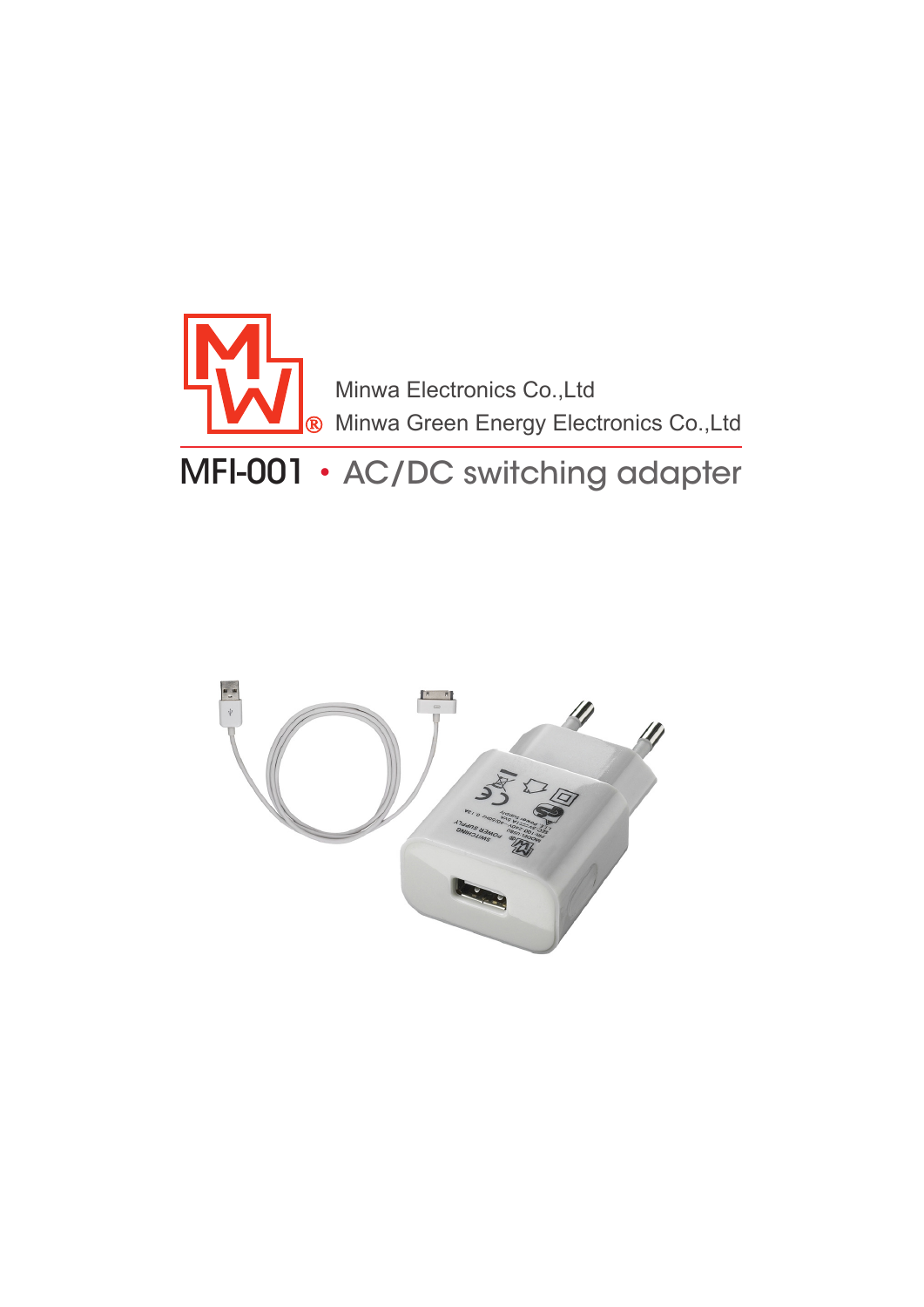

## **1. AC/DC Input**

| Input Voltage (V)             | 100~240Vac |
|-------------------------------|------------|
| <b>Input Frequency (Hz)</b>   | 50/60Hz    |
| No load power consumption (W) | < 0.3W     |
| Input full load current (A)   | 0.13A      |

#### **2. Output**

| No load output voltage          | $5.0$ VDC $\pm$ 5%                                    |
|---------------------------------|-------------------------------------------------------|
| <b>Full load output voltage</b> | $5.0$ VDC $\pm$ 5%                                    |
| Min load output current         | 0Α                                                    |
| Max load output current         | 1.0A                                                  |
| Line regulation                 | 0.5% Input 90 to 264 Vac output Iloaded at full load  |
| Setup, rise, hold uptime        | 200ms, 30ms, 17ms/115Vac;<br>200ms, 20ms, 80ms/230Vac |

#### **3. Overall performance**

| Total output power | 5W Max            |
|--------------------|-------------------|
| <b>Efficiency</b>  | Complied with EUP |

#### **4. Protection**

- Over current protection Short circuit protection
	-
- Over voltage protection L.P.S (Limits for power source)
- Over power protection □ Other

#### **5. Hi-Pot**

| <b>Input to Output</b>     | 3000Vac        | 5 <sub>m</sub> A | 50/60Hz       |
|----------------------------|----------------|------------------|---------------|
| Input to case              | 3000Vac        | 5 <sub>m</sub> A | 50/60Hz       |
| <b>Output to case</b>      | 1500Vac        | 5 <sub>m</sub> A | 50/60Hz       |
| <b>Isolation resitance</b> | 100            | M Ohms I/P O/P   | I/P/Enclosure |
| <b>Appliance</b>           | Class $  \Box$ | 11 E             | Ⅲ⊓            |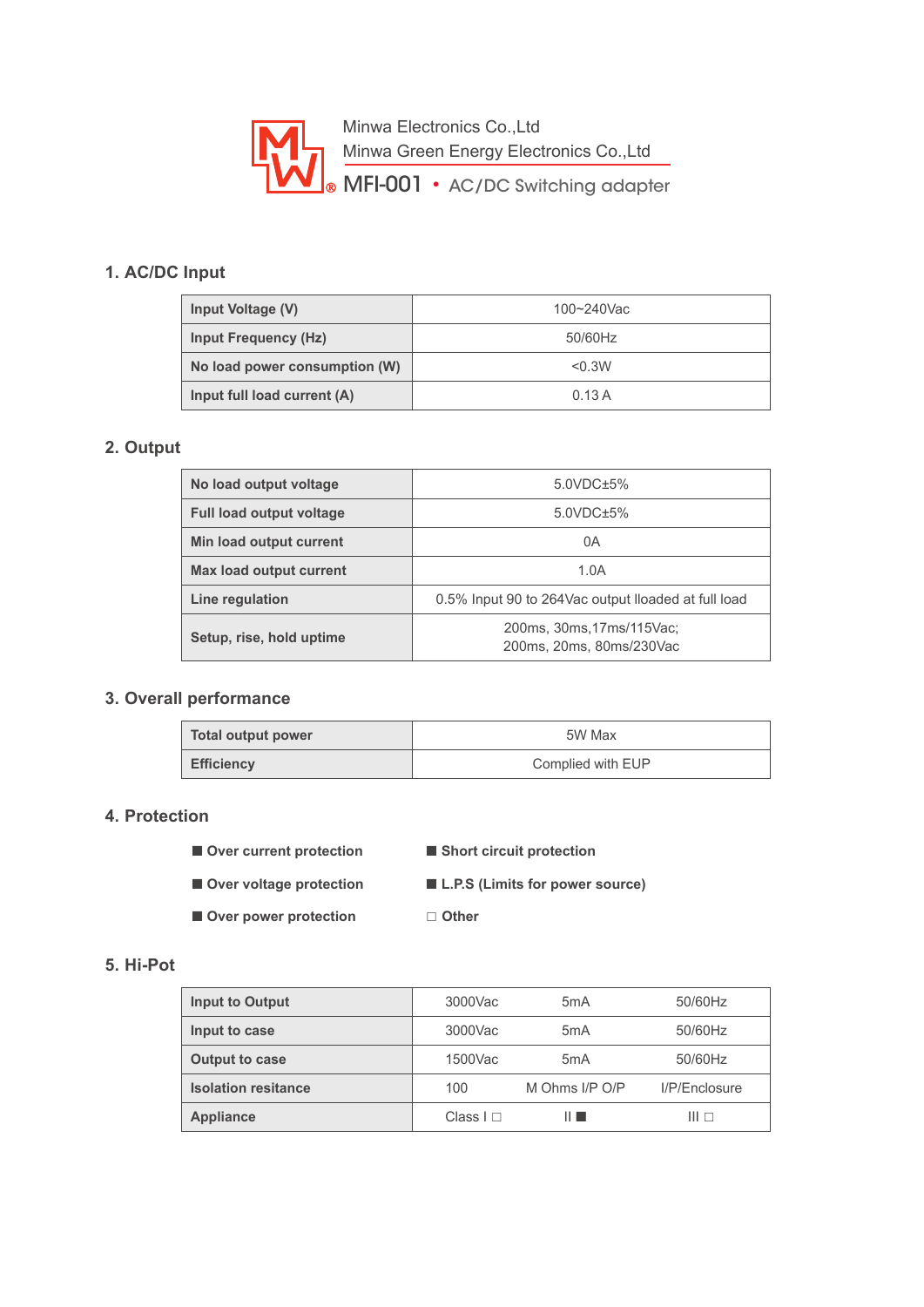

## **6. Environmental**

| <b>Operating temperature</b> | $0^{\circ}$ C to +45 $^{\circ}$ C  |
|------------------------------|------------------------------------|
| Storage temperature          | $-20^{\circ}$ C to $+50^{\circ}$ C |
| <b>Operating humidity</b>    | 20%-90% RH. Non-condensing         |
| <b>Storage humidity</b>      | 10%-90% RH. Non-condensing         |

### **7. Safety standards**

| <b>Safety standards</b> | EN60950 IEC62684 |
|-------------------------|------------------|
| <b>EMC standards</b>    |                  |

## **8. Reliability**

| <b>MTBF</b>    | 50000 hours min                       |
|----------------|---------------------------------------|
| <b>Burn-in</b> | 8 hours 25°C, full load, 220Vac, 50Hz |

## **8. Mechanical specification**

| <b>Dimension</b>        | 39.6 mm(L) * 22.6 mm(W) * 74.3mm(H) |
|-------------------------|-------------------------------------|
| Weight                  | g MAX exclude packing               |
| Input cord              |                                     |
| Input plug              | U                                   |
| <b>Output cord</b>      |                                     |
| Output plug             | <b>USB</b>                          |
| <b>Output connector</b> |                                     |